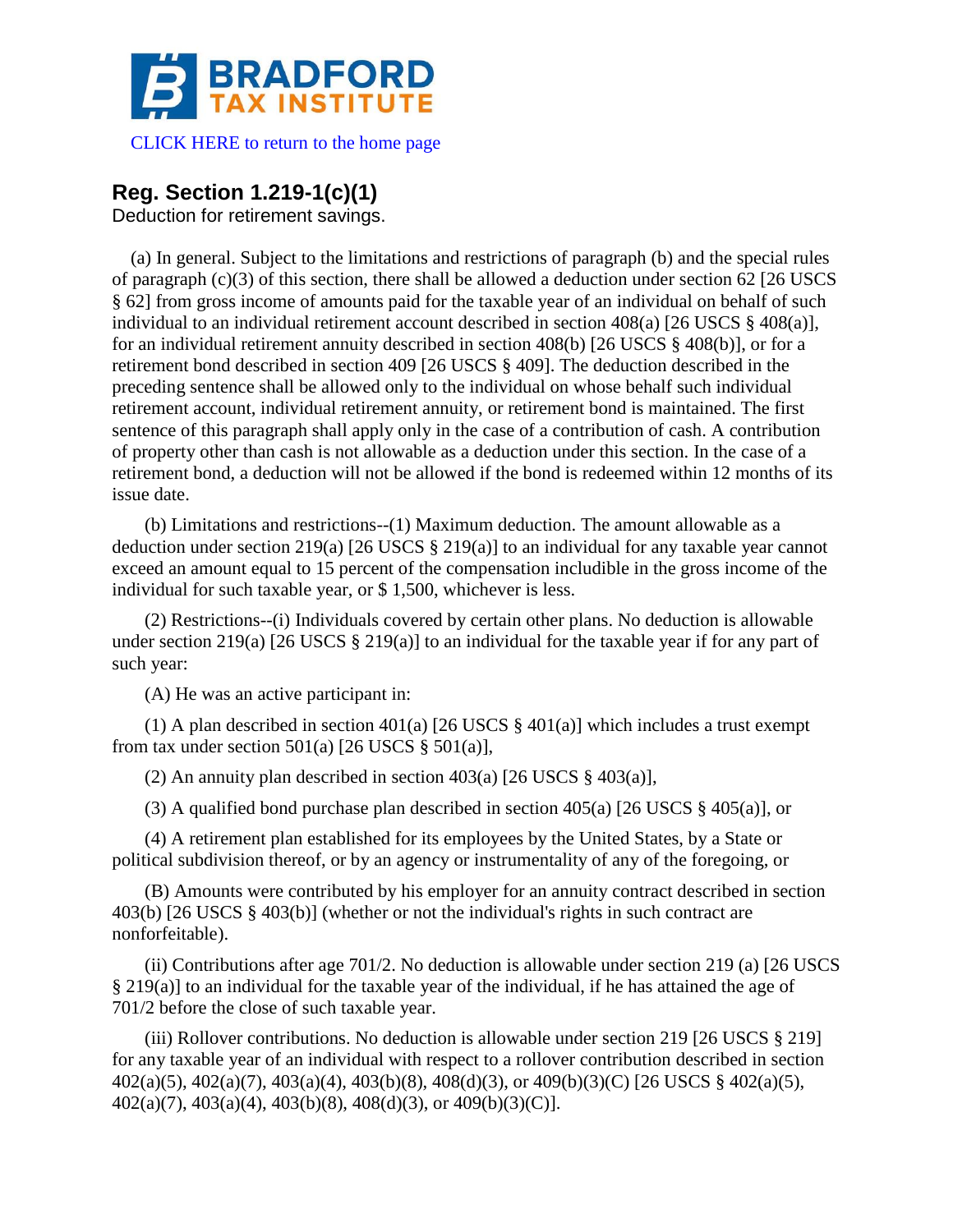(3) Amounts contributed under endowment contracts. (i) For any taxable year, no deduction is allowable under section 219(a) [26 USCS § 219(a)] for amounts paid under an endowment contract described in § 1.408-3(e) which is allocable under subdivision (ii) of this subparagraph to the cost of life insurance.

(ii) For any taxable year, the cost of current life insurance protection under an endowment contract described in paragraph (b)(3)(i) of this section is the product of the net premium cost, as determined by the Commissioner, and the excess, if any, of the death benefit payable under the contract during the policy year beginning in the taxable year over the cash value of the contract at the end of such policy year.

(iii) The provisions of this subparagraph may be illustrated by the following examples:

Example 1. A, an individual who is otherwise entitled to the maximum deduction allowed under section 219 [26 USCS § 219], purchases, at age 20, an endowment contract described in § 1.408-3(e) which provides for the payment of an annuity of \$ 100 per month, at age 65, with a minimum death benefit of \$ 10,000, and an annual premium of \$ 220. The cash value at the end of the first policy year is 0. The net premium cost, as determined by the Commissioner, for A's age is \$ 1.61 per thousand dollars of life insurance protection. The cost of current life insurance protection is \$ 16.10 (\$ 1.6110). A's maximum deduction under section 219 [26 USCS § 219] with respect to amounts paid under the endowment contract for the taxable year in which the first policy year begins is \$ 203.90 (\$ 220 - \$ 16.10).

Example 2. Assume the same facts as in example (1), except that the cash value at the end of the second policy year is \$ 200 and the net premium cost is \$ 1.67 per thousand for A's age. The cost of current life insurance protection is \$ 16.37 (\$ 1.679.8). A's maximum deduction under section 219 [26 USCS § 219] with respect to amounts paid under the endowment contract for the taxable year in which the second policy year begins is \$ 203.63 (\$ 220 - \$ 16.37).

(c) Definitions and special rules-- (1) Compensation. For purposes of this section, the term "compensation" means wages, salaries, professional fees, or other amounts derived from or received for personal service actually rendered (including, but not limited to, commissions paid salesmen, compensation for services on the basis of a percentage of profits, commissions on insurance premiums, tips, and bonuses) and includes earned income, as defined in section 401 (c) (2) [26 USCS § 401 (c) (2)], but does not include amounts derived from or received as earnings or profits from property (including, but not limited to, interest and dividends) or amounts not includible in gross income.

(2) Active participant. For the definition of active participant, see § 1.219-2.

(3) Special rules. (i) The maximum deduction allowable under section 219(b)(1) [26 USCS §  $219(b)(1)$  is computed separately for each individual. Thus, if a husband and wife each has compensation of \$ 10,000 for the taxable year and they are each otherwise eligible to contribute to an individual retirement account and they file a joint return, then the maximum amount allowable as a deduction under section 219 [26 USCS § 219] is \$ 3,000, the sum of the individual maximums of  $$ 1,500$ . However, if, for example, the husband has compensation of  $$$ 20,000, the wife has no compensation, each is otherwise eligible to contribute to an individual retirement account for the taxable year, and they file a joint return, the maximum amount allowable as a deduction under section 219 [26 USCS § 219] is \$ 1,500.

(ii) Section 219 [26 USCS § 219] is to be applied without regard to any community property laws. Thus, if, for example, a husband and wife, who are otherwise eligible to contribute to an individual retirement account, live in a community property jurisdiction and the husband alone